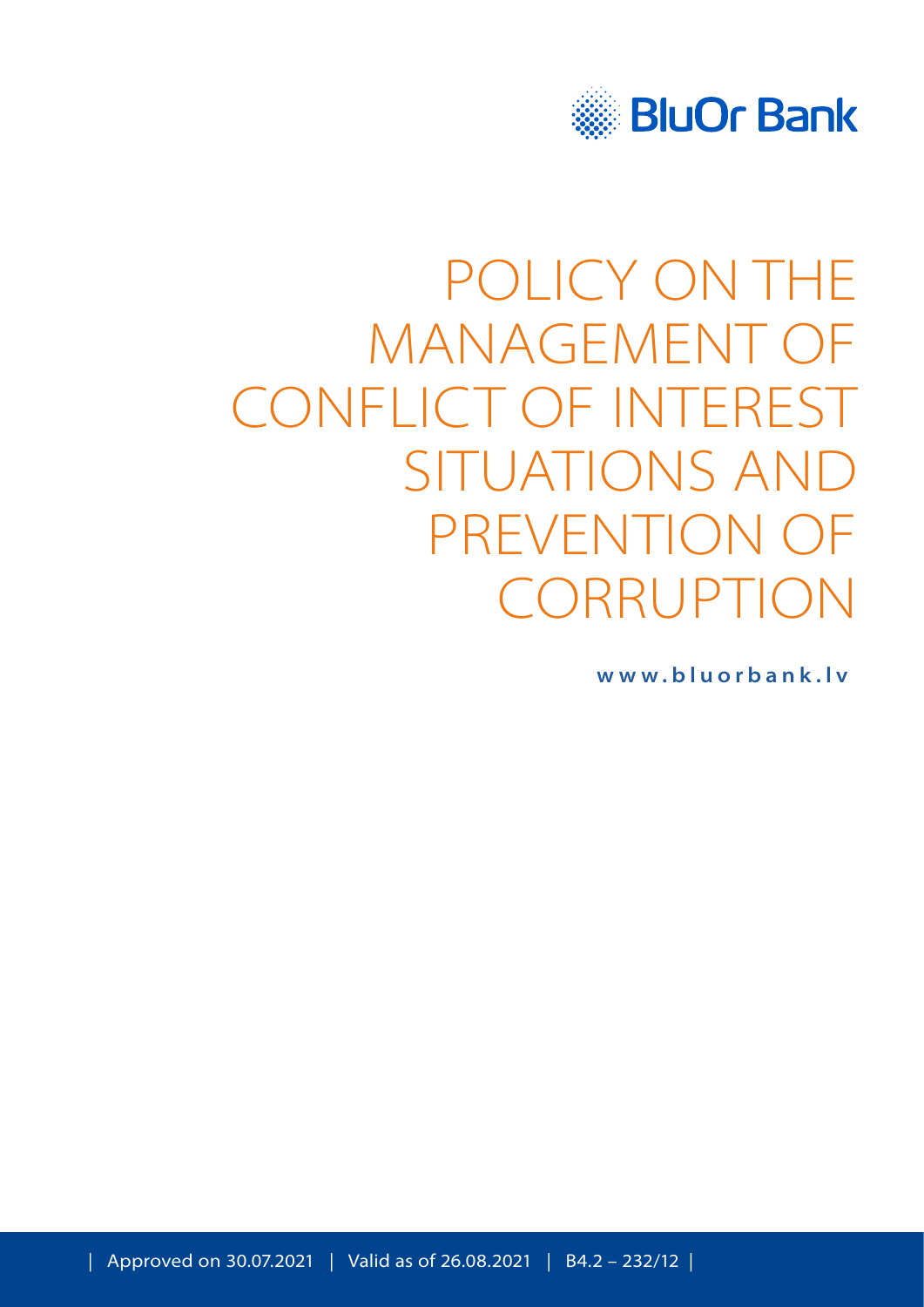

# <span id="page-1-0"></span>**CONTENTS**

| 1.  |                                                                                                                         |  |
|-----|-------------------------------------------------------------------------------------------------------------------------|--|
| 2.  |                                                                                                                         |  |
| 3.  |                                                                                                                         |  |
| 4.  |                                                                                                                         |  |
| 5.  |                                                                                                                         |  |
| 6.  | Disclosure of Conflict of Interest Situations to Clients in Providing Investment Services or Non-core                   |  |
| 7.  | Duties of the Council and the Board in the Prevention of Conflict of Interest Situations and Prevention of Corruption 7 |  |
| 8.  |                                                                                                                         |  |
| 9.  |                                                                                                                         |  |
|     |                                                                                                                         |  |
| 11. |                                                                                                                         |  |
|     |                                                                                                                         |  |

# **TERMS AND ABBREVIATIONS**

**Official** — A member of the Council or the Board or a person performing basic functions at the Bank (in accordance with the "Regulation on Organisational Structure of BluOr Bank AS").

**Bank** — BluOr Bank AS.

**CCD** — Compliance Control Department, except the Methodology Department.

**Employee** — An individual who is in legal employment relationship with the Bank on the basis of an employment contract or other legal basis, with the exception of members of the Board and members of the Council.

**Financial Transaction** — The Bank' economic transactions or any procurement of goods or services for the purposes of the Bank.

**Financial Service** — Financial services referred to in Section 1, Paragraph one, Clause 4 of the Credit Institution Law:

a) Attracting deposits and other repayable funds;

b) Lending;

b1) Financial lease;

- c)Payment services;
- d) Release and servicing of non-cash means related to the provision of payment services;
- e) Trading with currency or financial instruments on behalf on the Bank or Clients;
- f) Trust operations;

A

g) Provision of investment services and non-core investment services;

h) Issue of guarantees and other instruments of liability which impose a liability against the creditor for the third party's debt;

- i) Safekeeping of valuable goods;
- k) Providing advice to Clients in financial matters;
- m) Providing information related to the settlement of Client debt obligations;
- n) Other matters similar by their nature to the above mentioned financial services.

|             | Approved on 30.07.2021                  | Valid as of 26,08,2021    | $B4.2 - 232/12$                                                                                             | Page 1 of 9                              |
|-------------|-----------------------------------------|---------------------------|-------------------------------------------------------------------------------------------------------------|------------------------------------------|
| <b>HOME</b> | BluOr Bank AS<br>Phone: +371 67 031 333 | WhatsApp: +371 26 552 244 | Smilšu iela 6, Rīga, LV-1050, Latvija $\parallel$ Registration No. 40003551060<br>E-mail: info@bluorbank.lv | SWIFT code: CBBRLV22<br>www.bluorbank.lv |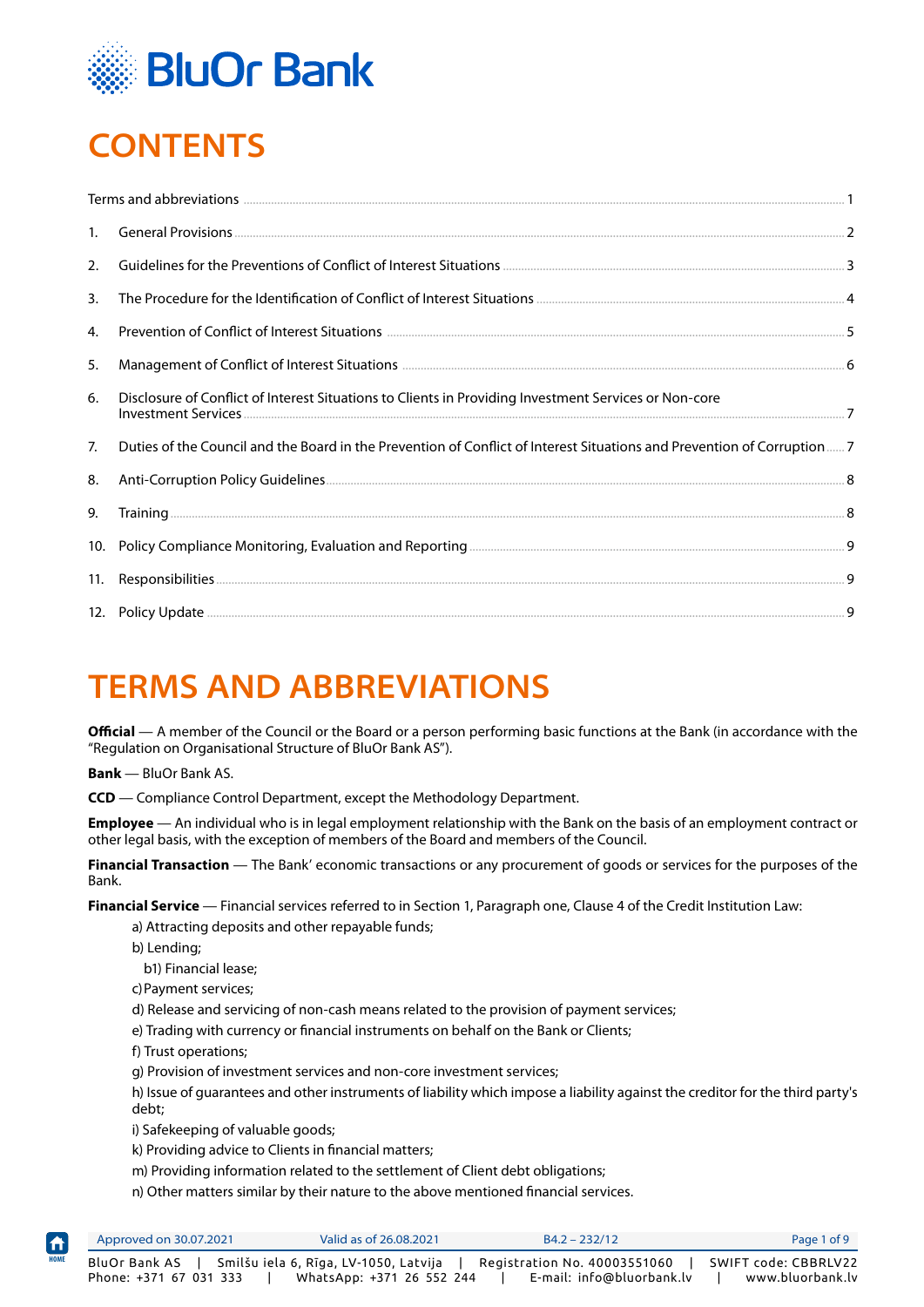<span id="page-2-0"></span>

**FCMC** —Financial and Capital Market Commission.

**Non-core Investment Services** — Non-core investment services as defined in the Financial Instruments Market Law.

**Investment Services** — Investment services as defined in the Financial Instruments Market Law.

**Conflict of Interest Situation** — A situation in which:

1) An Employee/Official in performing a Financial Service, carrying out a Financial Transaction or any other transaction on behalf of the Bank, in taking decisions or participating in the decision-taking within the scope of his/her duties or performing other activities related to his/her position (for example, examining applications submitted to the Bank, complaints and other similar documents), has a personal direct or indirect material or non-material interest which affects or is likely to affect the interests of the Employee/Official, hi'/her Relative (including their spouses' Relatives) or counterparties, and affects or may affect the interests of the Bank;

2) A Related Party has a direct or indirect material or non-material interest affecting the interests of that person's Relative (including the spouse's Relatives) or interest of counterparties.

**Client** — An individual or a legal entity, or an association of such persons to whom the Bank provides Financial Services.

**Corruption** — Unfair actions by Employees or Officials, or abuse of entrusted powers or obligations for gaining private benefit. Corruption includes, but is not limited to bribery (any form of material benefit, including offering, claiming or accept financial or other benefits granted) to affect any person; fraudulent transactions; diversion of funds for other purposes; incorrect forms of business practice that adversely affect the reputation of the Bank and public trust.

**Council** — The Bank's Council.

**Policy** — Policy on the Management of Conflict of Interest Situations and the Prevention of Corruption.

**Relatives** — Employee's spouse, mother, father, child, grandchild, sister, brother, half-sister, half-brother or other kind relationship with persons living in the same household.

**Related Party** — Related parties are identified according to the Bank's "Procedure for the Identification of the Bank's Related Parties":

1) Bank's shareholders with a qualifying participation in the Bank.

- 2) Members of the Council;
- 3) Members of the Board;
- 4) Head of the Internal Audit Service;
- 5) Chief Risk Officer;
- 6) Chief Compliance Officer (CCO) (i.e. the person responsible for monitoring the compliance of operation);

7) Spouse, parents and children of the persons referred to in paragraphs 1 to 6 (including shareholders — individuals);

8) Commercial companies in which the persons referred to in paragraphs 1 to 7 have a qualifying participation.

**Board** — The Bank's Board.

#### **1. GENERAL PROVISIONS**

- **1.1.** The aim of the Policy on the Management of Conflict of Interest Situations and the Prevention of Corruption is to:
	- **1.1.1.** Ensure timely identification and management of potential and existing Conflict of Interest Situations and establish guiding principles for action to prevent or mitigate Conflict of Interest Situations;
	- **1.1.2.** Establish requirements for the identification, prevention and management of Conflict of Interest Situations arising or likely to arise during the rendering of Financial Services to Clients, including: Investment Services, Non-core Investment Services, or other services related to Investment Services. The Policy sets out the general arrangements for resolving identified Conflict of Interest Situations and the procedure in which the Bank provides information to Clients on potential and existing Conflict of Interest Situations;
	- **1.1.3.** Ensure the management of Conflict of Interest Situations at the Bank which arise or may arise regarding the existing or planned Financial Transactions;
	- **1.1.4.** Ensure the prevention of Corruption.
- **1.2.** The Policy regarding the Banking Group's undertakings and their employees and officials shall be applied proportionally and in accordance with their activities and objectives.
- **1.3.** The management of Conflict of Interest Situations arising or likely to arise from the provision of Investment Services, Non-core Investment Services, or other services related to Investment Services is aimed at ensuring that the Client's interests are respected, protected and best results are achieved.

|      | Approved on 30.07.2021                         | Valid as of 26,08,2021                                             | $B4.2 - 232/12$                                           | Page 2 of 9                              |
|------|------------------------------------------------|--------------------------------------------------------------------|-----------------------------------------------------------|------------------------------------------|
| HOME | <b>BluOr Bank AS</b><br>Phone: +371 67 031 333 | Smilšu iela 6, Rīga, LV-1050, Latvija<br>WhatsApp: +371 26 552 244 | Registration No. 40003551060<br>E-mail: info@bluorbank.lv | SWIFT code: CBBRLV22<br>www.bluorbank.lv |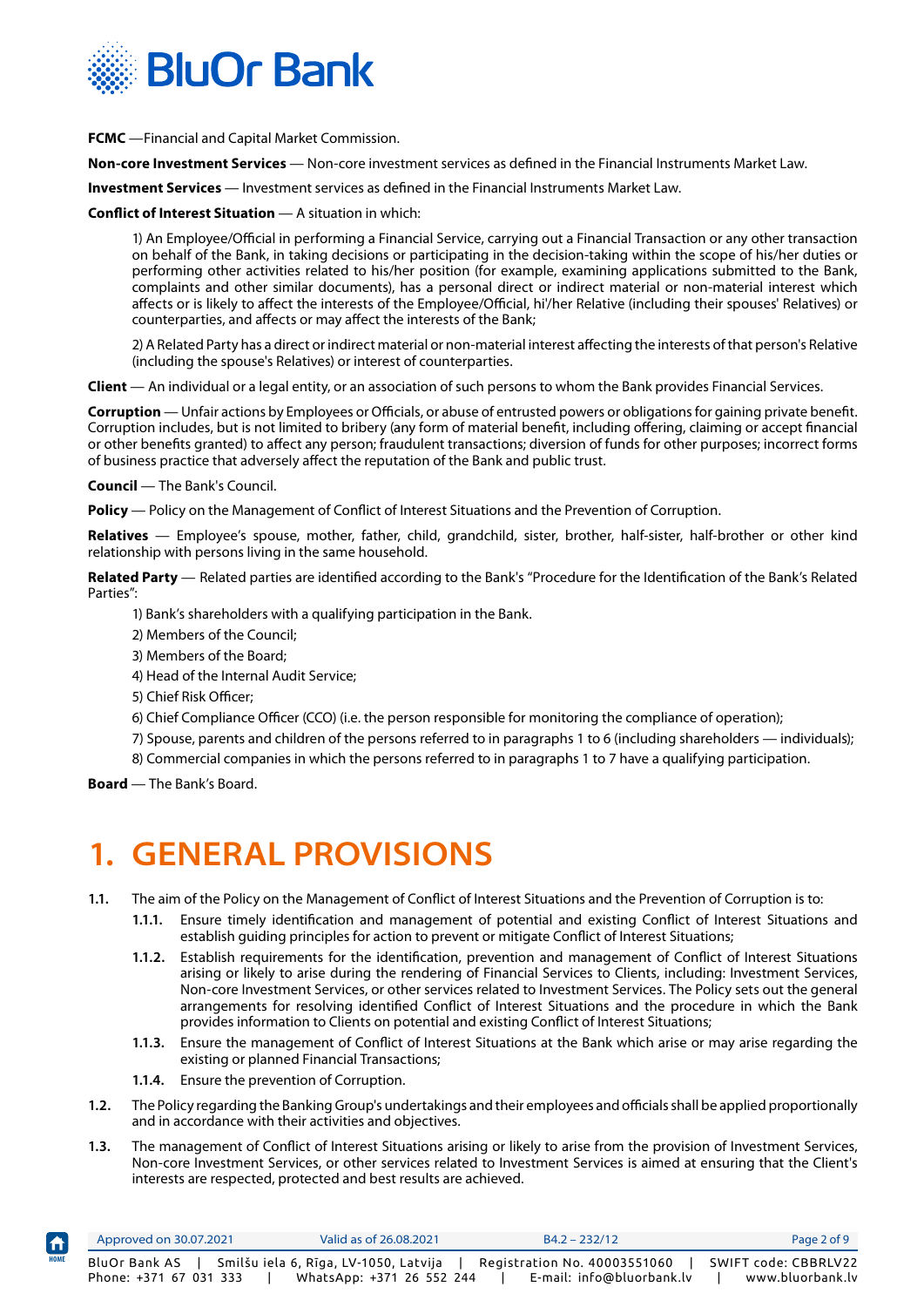<span id="page-3-0"></span>

- **1.4.** The Bank implements the Policy in accordance with the applicable laws and regulations of the European Union and the Republic of Latvia, including: the laws and regulations of FCMC, "BluOr Bank AS Strategy" and the articles of association, as well as the "Code of Corporate Ethics Standards".
- **1.5.** In managing the Conflict of Interest Situations, in accordance with regulatory provisions of the FCMC, the Bank shall:
	- **1.5.1.** Prevent the occurrence of situations where Employees face or might face Conflict of Interest Situations in the course of fulfilling their occupational duties;
	- **1.5.2.** Ensure that the Employees avoid side jobs or combination of job positions if this may lead to a potential, apparent or real Conflict of Interest Situation, or cast a shadow upon the Bank's reputation;
	- **1.5.3.** Ensure the mutual independence of structural divisions engaged in activities that represent or may cause a Conflict of Interest Situation;
	- **1.5.4.** Ensure that information provided by the Bank to business partners, Clients or potential Clients is clear, accurate, true, complete (disclosing all substantial risks to a Client), and not misleading;
	- **1.5.5.** Ensure management and control of the Bank's transactions with Related Parties, Officials and Employees authorised to carry out planning, and ensure that the terms and conditions in carrying out similar Bank transactions with the Relatives of such persons are not more favourable than for persons non-related with the Bank and do not harm the interests of the Bank and its depositors or investors. The responsibilities of Employees in carrying out the planning, management and control of the Bank's activities are laid down in the "Regulation on the Organisational Structure of BluOr Bank AS", their job descriptions and other internal regulatory documents.
- **1.6.** The Bank Employees and Officials shall provide information regarding themselves in accordance with the procedures specified in the "Procedure for the Identification and Management of Conflict of Interest Situations", ensuring that information on potential or existing Conflict of Interest Situations is kept up to date.
- **1.7.** The restrictions on carrying out transactions with Related Parties and the actions of the Council are set out in the "Regulation of the Operations of the Council", while the restrictions on the activities of the Board members are set out in the regulatory document "Regulation of the Operations of the Board".
- **1.8.** The implementation of measures related to the management of Conflict of Interest Situations:
	- **1.8.1.** Investment Services and Non-core Investment Services Client financial instrument account servicing units, the Chief Compliance Officer, the CCD compliance manager for the compliance of investment services, the Brokerage Services Departments, the Client Asset Management Department and the Financial Market Department;
	- **1.8.2.** Credit risk-related services Crediting department, the Credit Transactions Processing and Debts Recovery Department, the Loan Servicing and Monitoring Department, the Financial Analysis and Financial Risk Management Department;
	- **1.8.3.** Client engagement and sale of services Client servicing units;
	- **1.8.4.** Corporate governance Human Resources Department, Chief Compliance Officer, CCD, the Board and the Council in accordance with the procedures and scope specified in the Bank's internal documents.
- **1.9.** The requirements of the Policy shall be binding on all Employees, in particular the Employees that inform Clients about the Financial Services and the Employees of the Banking Operations Accounting, Control and Reporting Department (or the Relatives of persons who may pose a risk of Conflict of Interest to the Bank).
- **1.10**. Policy requirements shall also be binding on the providers of outsourced services within the meaning of the regulatory enactments governing the Bank's activities.
- **1.11**. The Bank shall implement the anti-corruption measures by ensuring regular reporting on material benefits accepted, their evaluation, periodic reporting to responsible collegial bodies, and providing explanatory information during the training of Employees and Officials.
- **1.12**. The Bank lays down the main fundamental principles for the prevention of Corruption for which all Employees and Officials are responsible.

## **2. GUIDELINES FOR THE PREVENTIONS OF CONFLICT OF INTEREST SITUATIONS**

- **2.1.** The Bank is aware that Conflict of Interest Situations may arise between:
	- **2.1.1.** A Client and the Bank;

 $\biguparrow$ 

- **2.1.2.** Two or more Clients of the Bank, in a situation where the Bank provides Financial Services for those Clients;
- **2.1.3.** An Employee and a Client;

|             | Approved on 30.07.2021 | Valid as of 26,08,2021                | $B4.2 - 232/12$              | Page 3 of 9          |
|-------------|------------------------|---------------------------------------|------------------------------|----------------------|
| <b>HOME</b> | BluOr Bank AS          | Smilšu iela 6, Rīga, LV-1050, Latvija | Registration No. 40003551060 | SWIFT code: CBBRLV22 |
|             | Phone: +371 67 031 333 | WhatsApp: +371 26 552 244             | E-mail: info@bluorbank.lv    | www.bluorbank.lv     |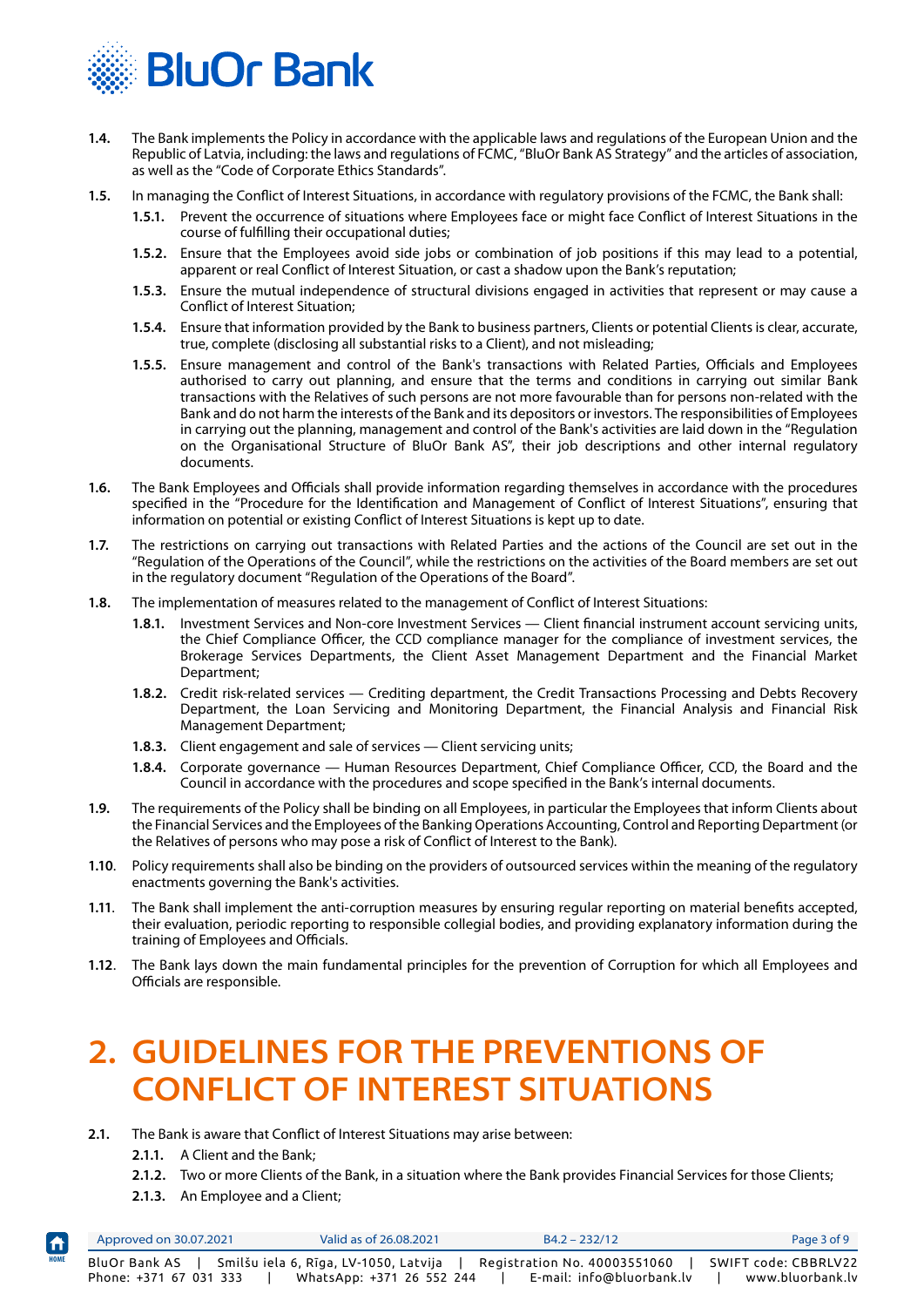<span id="page-4-0"></span>

- **2.1.4.** An Employee and the Bank;
- **2.1.5.** The Bank and any other company of the Group of the Bank and a Client;
- **2.1.6.** The Bank's Related Party and the Bank or a Client;
- **2.1.7.** Various structural units of the Bank.
- **2.2.** The Bank takes all necessary steps to respect the interests of an individual Client or of several Clients in order to prevent potential Conflict of Interest Situations and to ensure that Clients are treated fairly. If the Bank is not capable of preventing a Conflict of Interest Situation, the Bank discloses all information on the Conflict of Interest Situation to the Client or Clients and takes steps to minimise the impact of the Conflict of Interest Situation.
- **2.3.** A Conflict of Interest Situation exists in any case where the actions of the Bank in the processing of an order or taking a decision on Investment Services/Non-core Investment Services are based not only on objective considerations, but are also materially (other than insignificant non-monetary benefit) affected by the interests of the Bank, its Employee, Related Party, the Bank's counterparty, or another Client.
- **2.4.** Key indicators of a Conflict of Interest Situation are payments or other benefits presented to or accepted from third parties by the Bank in relation to the service provided to the Client ("incentives"). The Bank gives or accepts incentives only in cases where such incentives contribute to, or are required for providing the Client with the specific Investment Service/Non-core Investment Service, and they do not conflict with the Bank's obligation to act fairly, honestly and professionally in the interest of the Client.

## **3. THE PROCEDURE FOR THE IDENTIFICATION OF CONFLICT OF INTEREST SITUATIONS**

- **3.1.** In identifying the Conflict of Interest Situations, account is taken of the circumstances in which the Bank, its Employees and Officials, Related Parties, could possibly:
	- **3.1.1.** Gain profit or eliminate financial losses at the expense of the Client;
	- **3.1.2.** Have an interest in the outcome of a Financial Service provided to a Client or the result of a transaction carried out on behalf of a Client where such transaction does not meet the interests of the Client;
	- **3.1.3.** Pursue the same professional activity as the Client; have an interest in carrying out transactions for a Client or several Clients without taking into account the interests of other Clients, at the result of which such other Clients do not receive the best possible results;
	- **3.1.4.** Gain possible incentives in the form of cash, goods or services and non-essential cash-free benefits, other than standard commissions normally accepted as commissions for the service provided.
- **3.2.** Employees and Officials of the Bank shall take all necessary and proportionate measures to identify Conflict of Interest Situations inherent in Financial Services in their professional activities.
- **3.3.** In managing the Investment Services and Non-core Investment Services Bank identifies the Conflict of Interest Situations inherent to each type of service.
- **3.4.** The Bank classifies the provided Investment Services and Non-core Investment Services in the following categories, and identifies for each category the potential sources of Conflict of Interest Situations:
	- **3.4.1.** Brokerage services in the financial instruments market;

A

- **3.4.2.** Brokerage services in currency markets and transactions with derivatives;
- **3.4.3.** Management of Client funds (portfolio management, fiduciary transactions);
- **3.4.4.** Initial deployment of financial instruments (including initial deployment of the Bank's or its shareholders' financial instruments) in relation to other Investment Services and Non-core Investment Services.
- **3.5.** Conflict of Interest Situation regarding the Investment Services and Non-core Investment Services may arise for the following reasons (including, but not limited):
	- **3.5.1.** In providing Investment Services, the Bank at the same time acts as the buyer on behalf of the Client and as the issuer of the financial instrument concerned;
	- **3.5.2.** In providing Investment Services, the Bank at the same time acts as the buyer on behalf of the Client and as the seller of the financial instrument concerned;
	- **3.5.3.** In providing Investment Services, the Bank at the same time acts as the buyer on behalf of one Client and as the seller on behalf of another Client;
	- **3.5.4.** In portfolio management, the Bank invests in financial instruments or funds issued by the Bank or related entities;
	- **3.5.5.** In providing individual portfolio management services, the Bank issues an order (assignments for execution) to the related entity;

| Approved on $30.07.2021$ | Valid as of 26,08,2021                | $B4.2 - 232/12$              | Page 4 of 9          |
|--------------------------|---------------------------------------|------------------------------|----------------------|
| BluOr Bank AS            | Smilšu iela 6, Rīga, LV-1050, Latvija | Registration No. 40003551060 | SWIFT code: CBBRLV22 |
| Phone: +371 67 031 333   | WhatsApp: +371 26 552 244             | E-mail: info@bluorbank.lv    | www.bluorbank.lv     |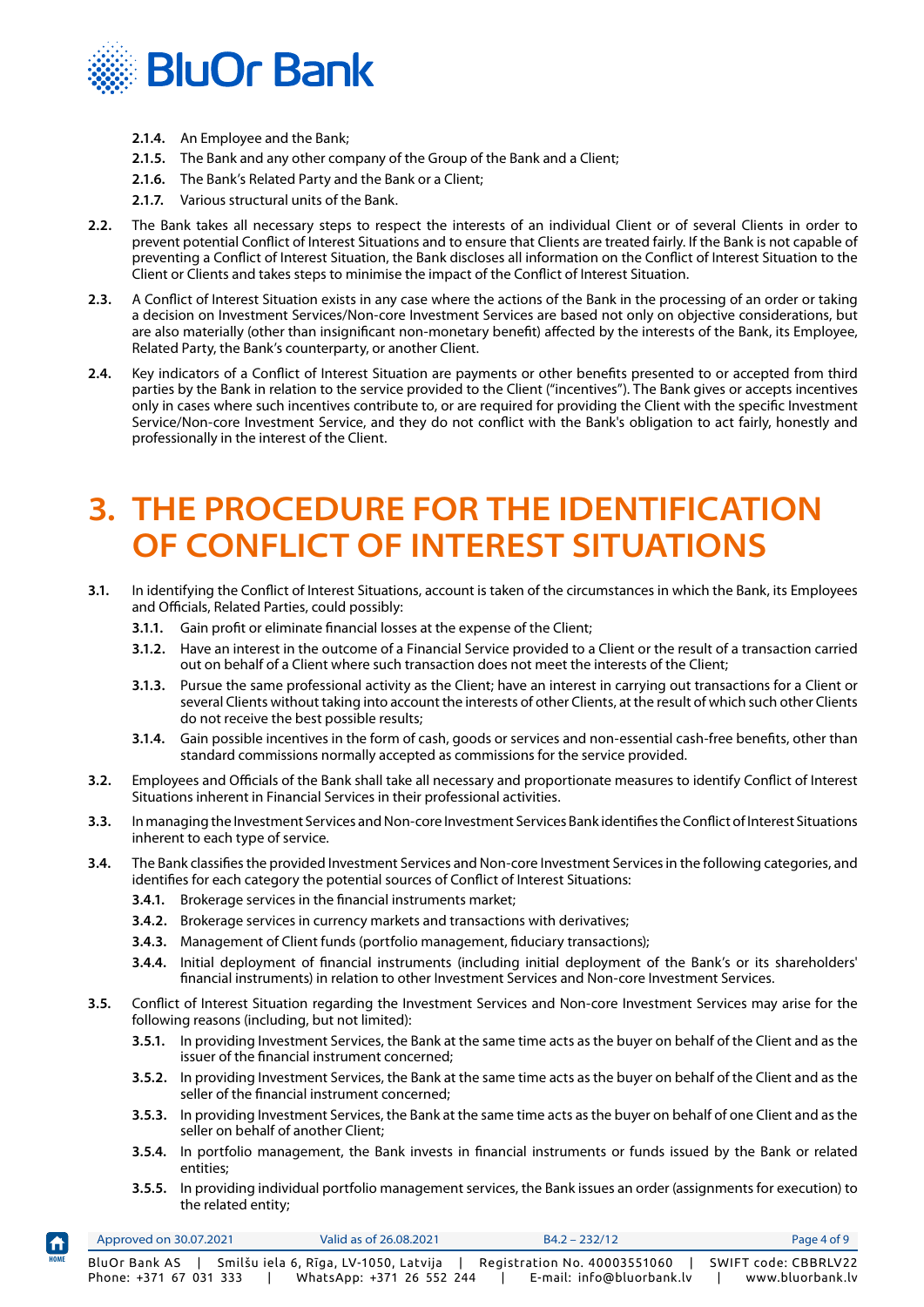<span id="page-5-0"></span>

- **3.5.6.** Providing one Client with advice or services in the organisation and distribution of the issue and providing another Client with advice or services regarding the same issue;
- **3.5.7.** Advising Clients on Investment Services;
- **3.5.8.** Employees carrying out personal transactions (including Front Running, acceptance of benefits from Bank counterparties, etc.);
- **3.5.9.** Carrying out the initial deployment of financial instruments, if the Bank offers such financial instruments to its Clients (including within the portfolio management services), and/or purchasing the same financial instruments in the Bank's portfolios;
- **3.5.10**. Providing services of certified consultant on the First North market;
- **3.5.11**. Other situations where the Bank or another Group entity, their Employee or Official has an interest in the activities carried out by the Bank in the provision of Investment Services;
- **3.5.12**. Providing a Client with advice or services in the organisation and distribution of an issue in respect of too low or too high emission price or the involvement of the persons concerned in the processes.

#### **4. PREVENTION OF CONFLICT OF INTEREST SITUATIONS**

- **4.1.** In order to prevent the Conflict of Interest Situations in Investment Services and Non-core Investment Services, the Bank shall:
	- **4.1.1.** Not accept any charges, discounts or non-cash benefit for the delivery of Client orders to a specific place of sale or enforcement;
	- **4.1.2.** In providing portfolio management or investment advisory services reimburse to the Client any inducements, i.e. commissions and any cash-denominated benefits made or provided by a third party (which may be considered as inducements) as soon as possible after receiving such payments, or refrain from accepting such payments;
	- **4.1.3.** Not accept any non-financial benefits which are considered to be significant and may be considered as incentives;
	- **4.1.4.** Not accept investment studies from third parties which may be considered as incentives if such investment studies are not publicly available;
	- **4.1.5.** Comply with the restrictions imposed by the *Nasdaq Riga* Stock Exchange when providing certified consultant services on the *First North* market.
- **4.2.** If the Bank organises the initial deployment of financial instruments, the Bank shall:
	- **4.2.1.** Not promote the interests of other Clients or the investment company if such action would conflict with the interests of the issuer's Client;
	- **4.2.2.** Not allow itself to be influenced by any existing or future business relationship;
	- **4.2.3.** Not distribute securities in such a way as to induce high-level commissions for unrelated services provided by an investment company (so-called laddering);
	- **4.2.4.** Not distribute securities to a high-level management of an existing or potential issuer's Client as remuneration for corporate financial activities provided before or after such activities (so-called spinning);
	- **4.2.5.** Not distribute securities based on a direct or implied condition that Client or any undertaking where the Client is the owner or managing officer would subsequently order any other services;
	- **4.2.6.** Not distribute securities in such a way that the offer price promotes the interests of other Clients or the Bank itself in a way that could conflict with the interests of the Client-issuer;
	- **4.2.7.** Prevent and manage situations where persons responsible for providing bond issuance services to Bank Clients are directly involved in decision-making on providing financial advice on pricing to corporate Clients-issuers/
- **4.3.** For the purposes of preventing Conflict of Interest Situations in credit risk-related services, the Bank shall ensure that:
	- **4.3.1.** Employees or Officials who take decisions on the granting of a credit, amending or early termination of agreements, or perform independent valuation of collateral, are acting independently and impartially, as well as the Conflict of Interest Situations are managed in accordance with the Bank's "Procedure for the Identification and Management of Conflict of Interest Situations";
	- **4.3.2.** Employees or Officials do not participate in the decision-taking regarding loans or collateral valuation if:
		- **4.3.2.1.** The Employee or the Official has a personal relationship with the borrower (according to the definition of the term "Relative") or professional relationship outside the Bank;
		- **4.3.2.2.** The Employee or the Official an economic or other, direct or indirect, actual or potential, financial or non-financial, relationship with the borrower;

| Approved on 30.07.2021 | Valid as of 26,08,2021                | $B4.2 - 232/12$              | Page 5 of 9          |
|------------------------|---------------------------------------|------------------------------|----------------------|
| BluOr Bank AS I        | Smilšu iela 6, Rīga, LV-1050, Latvija | Registration No. 40003551060 | SWIFT code: CBBRLV22 |
| Phone: +371 67 031 333 | WhatsApp: +371 26 552 244             | E-mail: info@bluorbank.lv    | www.bluorbank.lv     |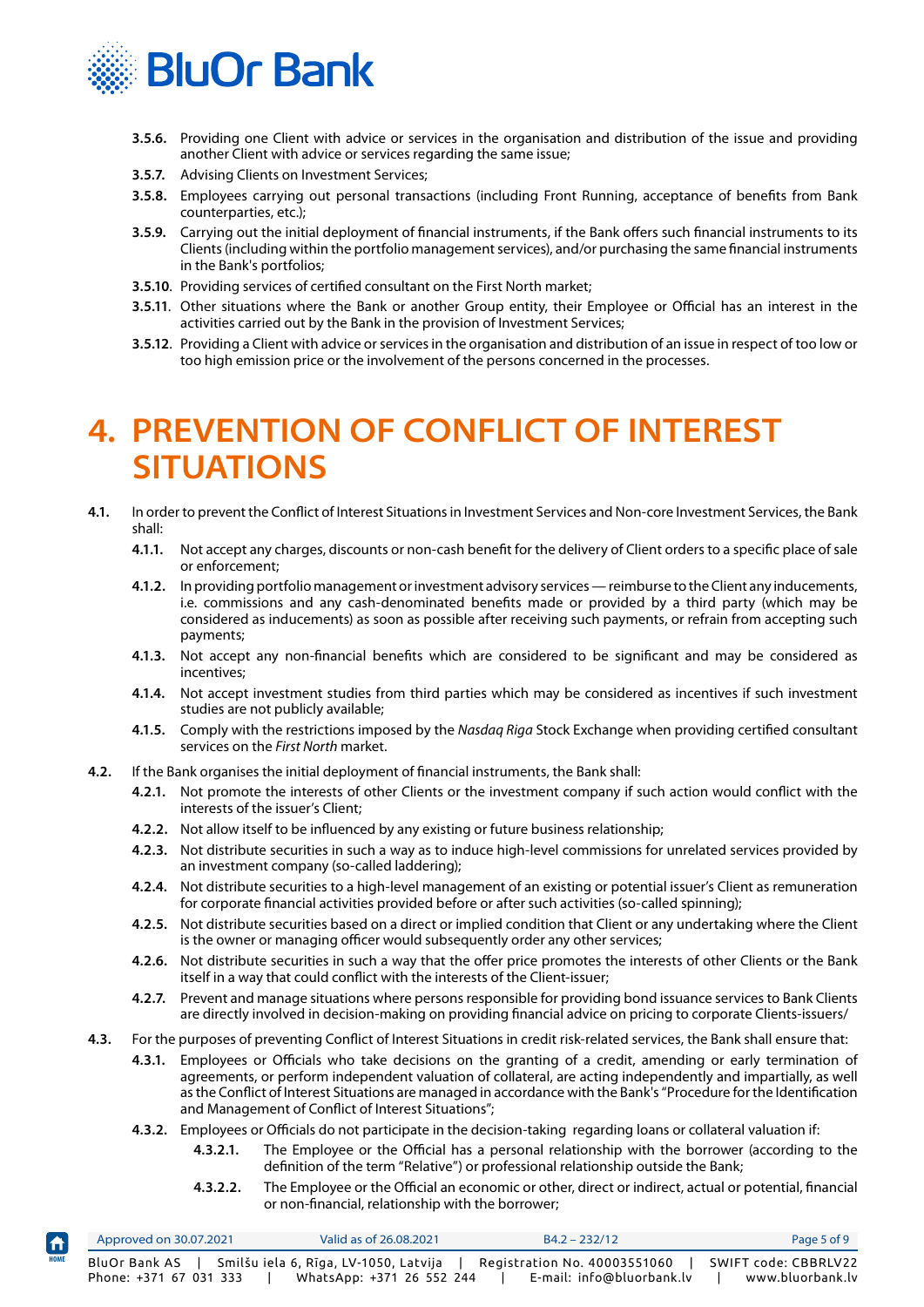<span id="page-6-0"></span>

- **4.3.2.3.** The borrower has an influence of a political nature or is politically linked with the Employee or the Official;
- **4.3.2.4.** There is a Conflict of Interest Situation in relation to the loan collateral or its valuation for the Employee or the Official.

### **5. MANAGEMENT OF CONFLICT OF INTEREST SITUATIONS**

- **5.1.** If a Conflict of Interest Situation cannot be avoided, the Bank shall apply the following measures:
	- **5.1.1.** The Bank shall apply the "Code of Corporate Ethics Standards" in its daily operations, by including its principles in the Bank's regulations, and basing its activities on high standards of fairness and fair business, with due regard to its Clients, by ensuring that Employees and Officials comply with high standards of ethical behaviour in the performance of their duties;
	- **5.1.2.** The Bank shall ensure that organisational structures and responsibilities are shared so that preconditions are created for the prevention of Conflict of Interest Situations. These measures include separation of responsibilities, simultaneous and sequential involvement of a specific Employee in the provision of individual Financial Services or processing activities;
	- **5.1.3.** The Bank shall provide for the separation of information processing activities and information flows to ensure that the provision of certain Financial Services and their processing activities are separate and that physical and logical barriers are created in the exchange of information which may lead to conflict of interests;
	- **5.1.4.** The Bank shall ensure that the layout of workplaces of Employees provides for separation of information and limits the access of Employees to information prepared or processed by another Employee, the use of which may lead to a Conflict of Interest Situation;
	- **5.1.5.** The Bank shall establish restrictions on combining professional roles and commercial activities of Employees and Officials.
- **5.2.** The Bank shall develop and implement the procedures establishing:

 $\biguparrow$ 

- **5.2.1.** The procedure for carrying out personal transactions of Employees and Officials for the performance of Investment Services and Non-core Investment Services, including information disclosure (reporting) requirements consistent with best practices, procedures for acceptance/authorisation of such transactions, possible restrictions on transactions with financial instruments;
- **5.2.2.** The procedure for gathering and updating information, ensuring the identification and management of Conflict of Interest Situations by ensuring that Employees and Officials provide information on themselves on a regular basis;
- **5.2.3.** Common principles for working with counterparties, selection of counterparties and working process, including the order of acceptance of Financial Transactions.
- **5.3.** The Bank shall refuse to provide Financial Services to a Client where a Conflict of Interest Situation may threaten the reputation of the Bank and the material interests of any Client.
- **5.4.** The Bank shall refuse or terminate contractual relationship with a counterparty where a Financial Transaction may threaten the reputation of the Bank and the material interests of the Bank.
- **5.5.** In its daily economic activities the Bank shall endeavour to avoid the occurrence of Conflict of Interest Situations, taking into account the principles set out in this Policy.
- **5.6.** The Bank's "Remuneration Policy" is an essential tool for managing Conflict of Interest Situations, providing for adequate, proportionate and adequate remuneration for the professional performance of duties of Employees in order to motivate Employees to avoid Conflict of Interest Situations and take the necessary steps to achieve the best results for the Client.
- **5.7.** Conflict of Interest Situation management measures with regards to Investment Services and Non-core Investment Services include regular monitoring of transactions, not only with a view to identify unfair or manipulative transactions, but also to verify the transactions completed, to establish whether the best results have been achieved for the Client, whether the transactions are suitable for the Client, and whether the Client has been alerted about the inherent risks of the transaction, whether the information on Conflict of Interest Situations has been disclosed and measures taken to prevent risks and Conflict of Interest Situations (compliance monitoring function).
- **5.8.** An essential measure to manage Conflict of Interest Situations is disclosure of information on the nature and reasons for the Conflict of Interest Situation to the Bank's Clients prior to the commencement and delivery of Investment Services or Non-core Investment Services. The Employees responsible shall ensure that the Client is provided with comprehensive, objective and correct information about potential Conflict of Interest Situations.

|             | Approved on 30.07.2021 | Valid as of 26,08,2021                | $B4.2 - 232/12$              | Page 6 of 9          |
|-------------|------------------------|---------------------------------------|------------------------------|----------------------|
| <b>HOME</b> | BluOr Bank AS          | Smilšu iela 6, Rīga, LV-1050, Latvija | Registration No. 40003551060 | SWIFT code: CBBRLV22 |
|             | Phone: +371 67 031 333 | WhatsApp: +371 26 552 244             | E-mail: info@bluorbank.lv    | www.bluorbank.lv     |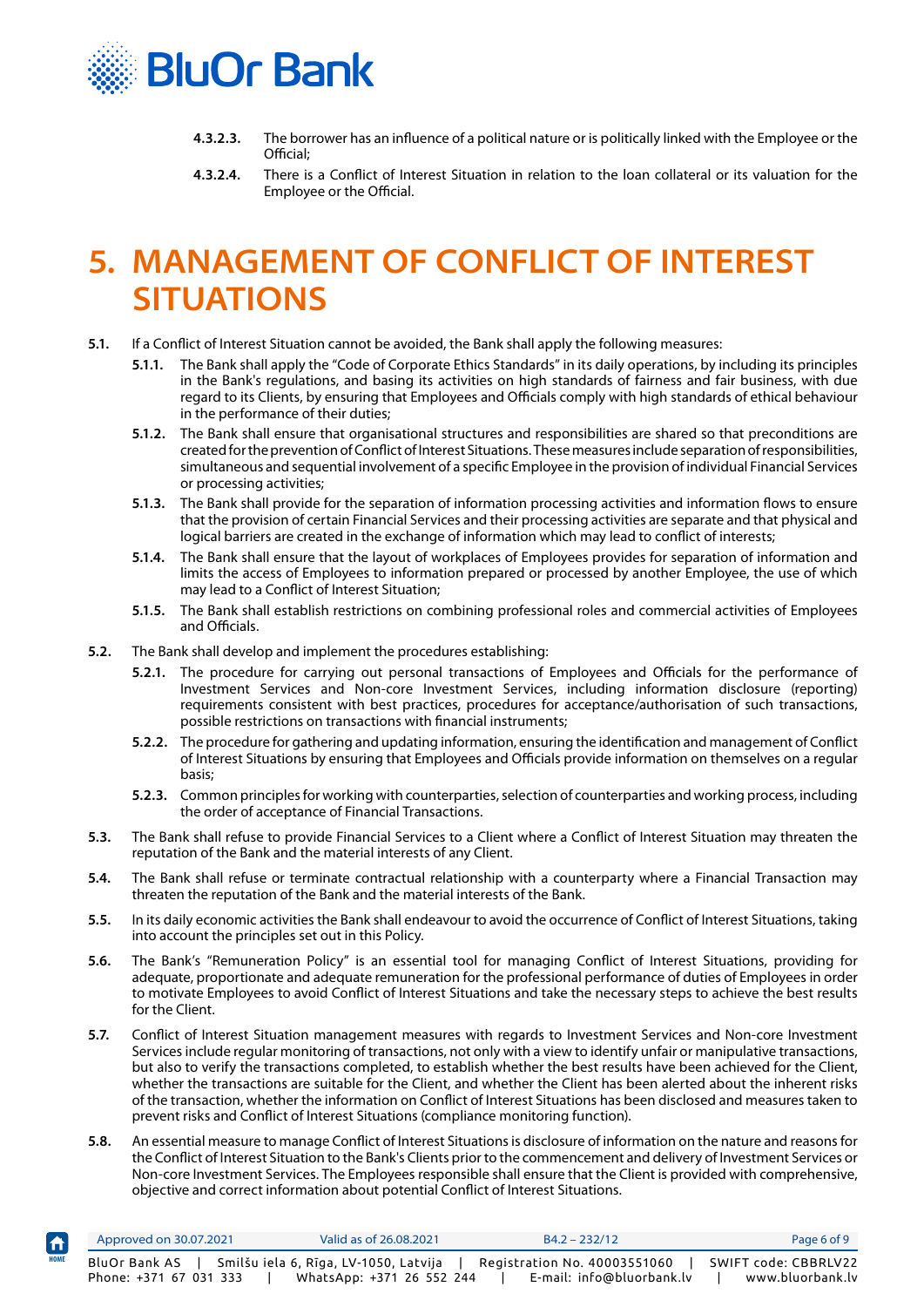<span id="page-7-0"></span>

### **6. DISCLOSURE OF CONFLICT OF INTEREST SITUATIONS TO CLIENTS IN PROVIDING INVESTMENT SERVICES OR NON-CORE INVESTMENT SERVICES**

- **6.1.** If the organisational and administrative measures introduced by the Bank to prevent or manage Conflict of Interest Situations are not sufficient to ensure a sufficient degree of assurance that the risk to harm the Client's interests will be avoided, the disclosure of the Conflict of Interest Situation shall be implemented as the last-level protection measure.
- **6.2.** Employees shall take every measure to prevent Conflict of Interest Situations. If the Conflict of Interest Situation is not rectified, the Employee shall disclose to the Client, in the form to be maintained, the general nature and causes of the Conflict of Interest Situation, as well as the risks posed by the Client as a result of the Conflict of Interest Situation, and the measures taken to mitigate those risks, in order to enable the Client to take a decision that is appropriate to their interests.
- **6.3.** If possible, the Employee shall inform the Client about the possibility to withdraw from the transaction causing a Conflict of Interest Situation, the effect of which cannot be minimized in any other way.
- **6.4.** The Bank shall document and keep records of Conflict of Interest Situations, including information on the types of notification of Conflict of Interest Situations and the content of the notification. The requirements for documenting and storing information are specified in the relevant internal regulatory documents of the Bank.
- **6.5.** Employees shall report on any identified current or potential Conflict of Interest Situation in accordance with the procedures specified in the internal documents.

#### **7. DUTIES OF THE COUNCIL AND THE BOARD IN THE PREVENTION OF CONFLICT OF INTEREST SITUATIONS AND PREVENTION OF CORRUPTION**

- **7.1.** The members of the Council and Board shall, in fulfilling their occupational duties, prevent the Conflict of Interest Situation from occurring and shall refrain from making decisions on transactions of the Bank with regard to which the relevant member of the Bank's Council or Board faces or might face a Conflict of Interest Situation. The Bank provides for the reporting arrangements establishing the order by which Officials report on Financial Transactions or Financial Services in which they face, directly or indirectly, any current or potential Conflict of Interest Situations.
- **7.2.** The Bank shall document any identified Conflict of Interest Situation with regard to the members of the Council and the Board, both individually and collectively, as well as the measures intended to manage or rectify this situation.
- **7.3.** The members of the Council and the Board shall act independently in their decision-making (independence of mind) and solely in the interest of the Bank, taking into account this Policy and the "Code of Corporate Ethics Standards".
- **7.4.** Within the framework of Policy management, the Board shall ensure the prevention or mitigation of Conflict of Interest Situations, as well as the prevention of Corruption by:
	- **7.4.1.** Monitoring the identification and management process, approving the "Procedure for Identifying and Managing Conflict of Interest Situations";
	- **7.4.2.** Assessing the information included in the operational compliance risk reports;
	- **7.4.3.** Managing Conflict of Interest Situations at the Bank by implementing this Policy and the "Code of Corporate Ethics Standards";
	- **7.4.4.** Reviewing the Policy prior to its approval by the Council, as well as reviewing any other regulatory documents of the Bank;
	- **7.4.5.** Ensuring adequate qualifications and sufficient experience of Employees.
- **7.5.** Within the framework of Policy implementation monitoring, the Council shall ensure the prevention or mitigation of Conflict of Interest Situations, as well as the prevention of Corruption by:
	- **7.5.1.** Ensuring periodic updating of the supervisory system in line with changes in the operations of the Bank and external circumstances affecting the activities of the Bank;

| $\vert \bm{f} \vert$ | Approved on 30.07.2021 | Valid as of 26.08.2021                | $B4.2 - 232/12$              | Page 7 of 9          |
|----------------------|------------------------|---------------------------------------|------------------------------|----------------------|
| <b>HOME</b>          | BluOr Bank AS          | Smilšu iela 6, Rīga, LV-1050, Latvija | Registration No. 40003551060 | SWIFT code: CBBRLV22 |
|                      | Phone: +371 67 031 333 | WhatsApp: +371 26 552 244             | E-mail: info@bluorbank.lv    | www.bluorbank.lv     |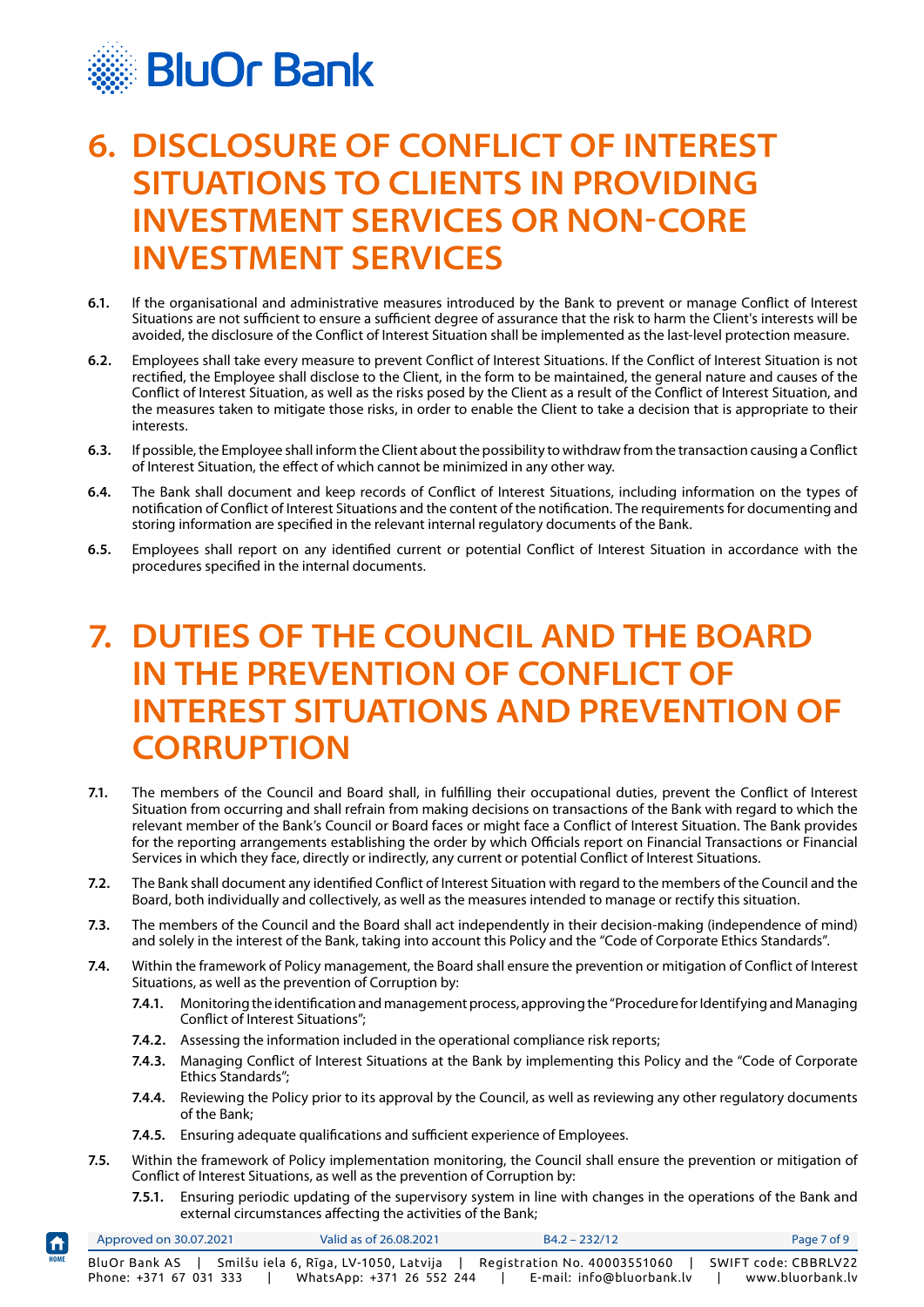<span id="page-8-0"></span>

- **7.5.2.** Defining and approving this Policy;
- **7.5.3.** Defining and approving the Bank's corporate values and professional conduct and ethical standards in the regulatory document "Code of Corporate Ethics Standards";
- **7.5.4.** Ensuring the management of Conflict of Interest Situations, prevention of Corruption, in general, by evaluating the information included in activity compliance risk reports.

# **8. ANTI-CORRUPTION POLICY GUIDELINES**

- **8.1.** The Bank, in the management and prevention of Corruption, has established the following principles of action in its internal processes:
	- **8.1.1.** The Bank shall not financially support any political parties, political campaigns or politically exposed persons;
	- **8.1.2.** Bank sponsorship shall not be used for conducting any activities that may have a negative impact on the reputation of the Bank;
	- **8.1.3.** The Bank shall exercise caution when participating in the marketing and training activities offered by Clients or partners;
	- **8.1.4.** The Bank shall establish the minimum threshold for accepting material benefits and business entertainment from Clients, partners or third parties, other that the remuneration paid for Bank services:
	- **8.1.5.** The Bank shall develop internal arrangements for Employees to report on benefits, gifts or services accepted from Clients, partners or third parties;
	- **8.1.6.** The Bank shall define the following models of action:
		- **8.1.6.1.** *Zero-tolerance* against giving or accepting any kind of benefit, bribery, gratitude, preference aimed at influencing decisions or actions of a person if the actions of the said person without bribery would be different;
		- **8.1.6.2.** Not supporting the presenting any kind of material benefit to Officials and Employees of State and local government institutions and public persons in capital companies in order to influence their decisions and receive any orders or personal benefits;
		- **8.1.6.3.** Not supporting any kind of manipulations with accounting data and records;
	- **8.1.7.** When the information in the Bank's possession indicates corrupt behaviour by any current or potential Client, the Bank shall choose the most precautionary scenario and decide not to establish business relationship or to restrict services in accordance with the internal regulatory documents of the Bank.

### **9. TRAINING**

- **9.1.** An essential measure in the management of Conflict of Interest Situations and preventing Corruption is the providing professional training for Employees and Officials, during which the principles of ethical conduct, principles and measures of prevention of Conflict of Interest Situations, measures for reaching the best results in the interest of a Client, as well as the Bank's rules for the prohibition of Corruption, are explained to Employees and Officials.
- **9.2.** The Bank shall organise regular training of Employees and Officials:
	- **9.1.1.** To inform the Employees and Related Parties of the requirements of this Policy;
	- **9.1.2.** To prevent Corruption in the performance of their duties and enable them identify potential and existing cases of Corruption in the activities of the Clients;
	- **9.1.3.** To mitigate or prevent potential and existing Conflict of Interest Situations;
	- **9.1.4.** To call for reporting on the cases referred to in the above paragraphs, to set out the reporting channels and responsible parties for assessment and processing of the reports, and the application of corrective or monitoring measures.